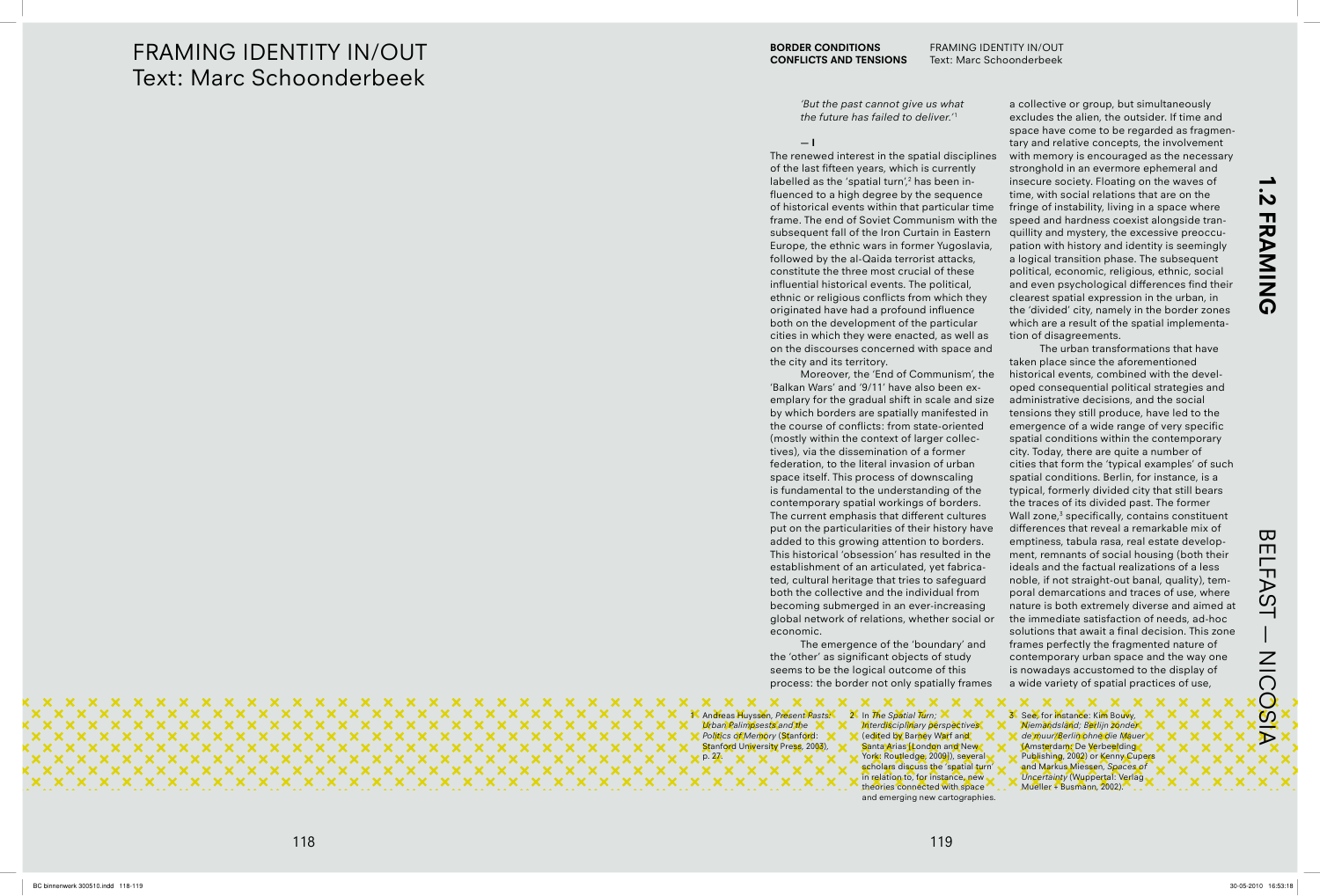**BORDER CONDITIONS CONFLICTS AND TENSIONS** 

appropriation, consumption and even detached observation.

The Berlin Wall zone can also be considered a typical example of contemporary urban space where the fragmentary nature of its spatial elements can be seen as different forms of debris.<sup>4</sup> This debris forms 'flotsam',<sup>5</sup> which is somehow never present as a nuisance, but rather as a trace of the past that entails the promise of tomorrow. Here, destruction literally forms the basis for construction, as an almost inevitable ecological food chain. This presence is manifest in a 'proper' form, not as decay caused by a lack of maintenance, but simply as a necessary element of time, the result of all processes of building and rebuilding; transformation and (re)construction.

### $-$ II

The specific nature of contemporary urban spaces and, especially, the way they are used and experienced, has been highly influenced by another, rather paradoxical, development within contemporary society as well. This development is caused by the seemingly contradictory tendency to simultaneously emphasize both the individual and the idea of the collective.<sup>6</sup> On the one hand, capitalistic democracy focuses on the importance of the individual as the object of consumption, an object that needs to be constantly addressed on an individual basis: individual needs, individual taste, individual habits, etc. On the other hand, the emergence of mass culture has introduced a sense of collectiveness that has become an inevitable part of everyday urban life. Nowadays, the experience of the collective is no longer restricted to commemorations or cultural festivities in 'group' context or the need to protect or defend the group's territory. Rather, mass culture has introduced large-scale gathering in urban spaces on a regular basis where the experiences of collectivism and the emergent global culture go hand in hand.

X.

The problems surrounding the individual occupying 'a' space was radically theorized by Emmanuel Lévinas using Youri Gagarin<sup>7</sup> as the protagonist for the clear plea for a nomadic conception of space. As the literal 'odd one out', Gagarin is the personification of the one who has left 'the Place' and could thus start thinking beyond spatial occupation. No longer limited to earthly matters, the cosmonaut had been repositioned in a homogeneous space, and by going beyond this horizon, actually managed to be placed outside the traditional dichotomy between natives and strangers. For Lévinas, Gagarin is a constant reminder of the fact that, even on the scale of the individual, the physical occupation of space on earth always means a form of exclusion: the territory one occupies is inevitably not accessible to the other. This makes the spatial practices of demarcation highly problematic in terms of co-habitation.

To occupy a space, to live in a space (both of which are, in essence, unavoidable) means to initiate a conscious attempt to live by inhabiting a place while simultaneously territorializing one's existence. In the act of using space, whether it is public, private or somewhere in between, the appropriation of space is a fundamental and inevitable act of 'being'. However, if the claim of space by individuals is already considered problematic, leaving aside the essentially human aspect of co-habitation, then the collective claiming of space forms an even more contentious act in terms of its legitimacy and eligibility. In fact, the claiming of space by a collective not only establishes and consolidates spatial demarcations, most notably in the form of the border, but destabilizes these demarcations of space or territory as well. The reason is that identification is about denominating characteristics of a collective, and this identification inevitably suffers from the inherent lack of clarity of group identities.

The establishment of territorial demarcations means connecting the establishment

 $\mathbf{x}$ 

EX .

 $\boldsymbol{\times}$ 

 $\mathbf{x}$ 

 $\mathbf x$  $\mathbf{\times}$ 

**x x x x x x** 

**XXXX** 

|x |x |x |x<br>< x x x >

 $\mathbf x$ 

 $\mathbf x$ 

×x

 $\mathbf{x}$ 

 $\mathbf x$ 

 $\boldsymbol{\mathsf{x}}$ 

 $\bm{\times}$ 

 $\mathbf{x}$  $\boldsymbol{\mathsf{x}}$ 

 $X$   $X$   $X$   $X$ 

of collectivity has also been

Debord in his Society of the

extensively discussed by Guy

Spectacle. Debord states that

individualization and experiences

**6** The paradox between

x x x x x x x **4** Walter Benjamin's reading of Paul Klee's painting Angelus Novus still offers a beautiful metaphor for historical progress.

Raoul Bunschoten uses the metaphor of flotsam to describe the 'emergent phenomena in the general flux of urban life and events. [...] Flotsam is made up of fragmented bits and pieces that

Urban Flotsam; Stirring the City (Rotterdam: 010 Publishers, 2001),  $p.24.$ 

120

X X X X X

are apparently unrelated but in X

fact belong to some larger whole.

See: Chora/Raoul Bunschoten,

the principle of separation working within contemporary, 'spectacular', society, forms the very basis of conflict.

 $\mathbf{x}$ 

X.

**BORDER CONDITIONS CONFLICTS AND TENSIONS** 

and/or founding of space with the framing of an identity. Elisabeth Grosz states that any frame cuts into a milieu or space: 'This cutting of the space of the earth through the fabrication of the frame is the very gesture that composes both house and territory, inside and outside, interior and landscape at once and as the points of maximal variation, the two sides, of the space of the earth.'<sup>8</sup> In other words, the emergence of the frame creates a border. Grosz continues: 'This is why the frame's most elementary form is the partition, whether wall or screen, that, projected downward, generates the smoothness of a floor, that "rarefies" and smooths over the surface of the earth, creating a first (human) territorialisation.'9

The border is the straightforward physical object used for demarcating territory and/or property. As a cultural phenomenon, the construction of borders almost always entails an element of communication. This communication can never be treated in a utilitarian manner alone, as even in its most extreme minimalist appearance (the object being solely itself) the construction of border devices incorporates symbolic elements of identity. Warning signs, propaganda, signs of profundity and religious purpose, or simply the indication of property and legislative lines: border elements, signs and devices are profound manifestations of cultural practices and habits. In the process of identification, border elements are used to distinguish the one from the other (with exclusion or segregation being part of this process), as well as to express the manifestations of cultures themselves. Even temporary occupations of places tend to be 'expressed' by way of demarcations of territory.

### $-III$

The spatial manifestations of ethnic, religious or political conflicts always contain components of identity and thus history and memory. The collective, as it manifests itself

 $X \times$ 

**X X X X X X**  $\mathbf x$ X Emmanuel Lévinas, 'Gagarin, Heidegger and us in: Hilde Heijnen et al. (eds.), Dat is Architectuur'; Sleutelteksten uit de twintigste eeuw (Rotterdam: 010 Publishers, 2002), pp. 347-349.

> Elisabeth Grosz, Chaos, Territory, Art: Deleuze and the Framing of the Earth (New York: Columbia University Press, 2008), p. 13.

 $96$  Ibid, p.  $145$ 10 Scott A. Bollens, On Narrow Ground: Urban Policy and Ethnic Conflict in Jerusalem and Belfast (Albany/New York: State University of New York Press,  $(2000)$ , p. 5.

 $\mathbf{x}$ 

**X** 

in the construction of spatial boundaries, needs a common formal/architectural language to be able to delimit its territory and communicate its exclusiveness to outsiders. History is made present through these shared characteristics of collective identity. Since the 1960s, the excessive increase in globalization has simultaneously resulted in a shift 'in the scale of world conflict from international to intrastate'.<sup>10</sup> The increase in relations within the collective world economy has simultaneously resulted in an increase in the need for local identities, whereby the need for drawing borders has also risen. This suggests that the spatial has become intrinsically connected to the political. Andreas Huyssen argued that this connection means a turn to history: 'In an era of ethnic cleansings and refugee crises, mass migrations and global mobility for ever more people, the experience of displacement and relocation, migration and diaspora seems no longer the exception but the rule. [...] The faster we are pushed into a global future that does not inspire confidence, the stronger we feel the desire to slow down, the more we turn to memory for comfort.'<sup>11</sup>

As mentioned before, borders are excellent devices for demarcating space, yet their spatial presence in general does not easily offer a form of stability. Rather, borders seem to emphasize differences, collecting a specific discourse around them that concentrates on making these differences and disagreements visible. Whether apparent in forms of segregation, practices of exclusion, the emerging of identity-based violence, or even conclusive displacement and exile, borders are the spatial manifestations of these processes. And they are indeed 'swiftly internalized once established'.<sup>12</sup> Moreover, spatial demarcation is always an incision that will inevitably leave scars; their beginnings are casual, their obliteration almost impossible. These inscriptions into the territory constitute a human sense of space and form a measurement of the site as well. This measurement

**X** 

 $\mathbf{x}$ 

 $X \times X$ 

 $\mathbf{x}$ 

 $\mathbf{x}$ 

 $\boldsymbol{\times}$ 

# <u>in</u> **FRAMING**

**BELFAST** NICOSIA

11 Andreas Huyssen, op. cit., p. 25X 12 Ghislaine Glasson Deschaumes & Rada Iveković (eds.), Divided Countries, Separated Cities; The Modern Legacy of Partition (Oxford/New York: Oxford University Press, 2003), p. VIII.

 $X \times X$ 

 $\mathbf x$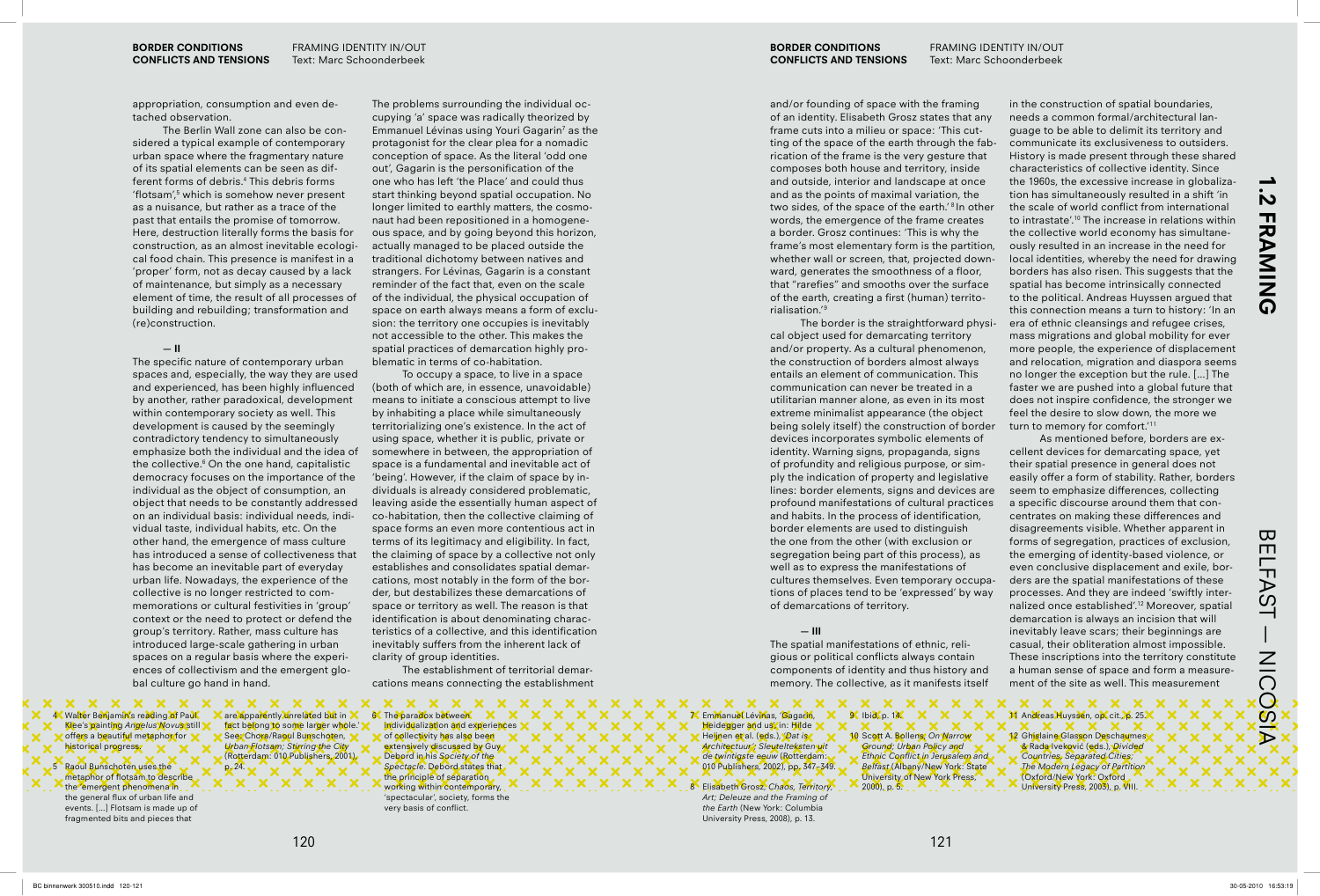**BORDER CONDITIONS CONFLICTS AND TENSIONS**

# **1.2 FRAMING .2 FRAMING**

**BELFAST** BELFAST — NICOSIA NICOSIA

### **BORDER CONDITIONS CONFLICTS AND TENSIONS**

Republicans with the ETA or PLO, the Nationalists with the Israelis, etc.). The projection of the Northern-Ireland struggle onto other conflicts is strange as it eliminates any, ex-

 $\mathbf{x}$  $\mathbf{x}$  $\mathbf x$ **x x x x x x** 

spatial practices reflect the specific take on the exact significance attributed to the border: while the Greeks are still in a conscious and deliberate state of denial regarding the division of the island, providing only for the minimalist and most temporary of structures to guard the border, the Turks have been making a physical statement about their intent to remain present on the island. After all, if they are there 'to stay', this should literally be objectified in the urban landscape.

is not limited to size, but is rather framed by what we sense and envision, as the possibilities of the relationship of space with meaning. Since 'the frame is what establishes territory out of the chaos that is the earth',<sup>13</sup> there can be no territory nor space without frame or boundary.

Belfast is not a divided city in the classical sense, a city divided in more or less two halves. Abstractly, it can be described as a city consisting of a central, neutral zone connecting the northern harbour, the commercial centre, with the university district in the south, surrounded by wards that are islands of religiously segregated neighbourhoods. The peace lines separating these wards are walls with various characteristics, both protecting directly and separating symbolically.

 $\mathbf{x}$ 

 $\mathbf{X}$ 

X.

x x x x x  $\mathbf{x} \times$ 13 Elisabeth Grosz, *op. cit.*, pX1. 14 Bernard Cache, *Earth Moves; The Furnishing of Territories* (Cambridge: The MIT Press, 1995), p. 59.

The frame brings together, but, somewhat like a Debordian détournement, the frame also simultaneously separates. It selects and thus includes and excludes. According to Bernard Cache: 'The frame selects because it eliminates the tendency for evasion. And what holds true in physics also holds true in society.'<sup>14</sup> But both frame and framed also change as soon as something new is either included or excluded. The nature of the frame and its content inevitably change, in part, their properties and identity. If one would extend Debord's discourse and attempt to formulate a 'technology of separation', $15$  it could be stated that separation not only individualizes, but re-socializes as well; it not only de-colonizes a territory, but re-colonizes it as well.<sup>16</sup> In short, the law of the existence of partition is its own reproduction through the spatial enforcement of a distinctive collective identity. Therefore, the institution of partition 'attracts the light of nationalism that hides  $it'.<sup>17</sup>$  A short discussion of the basic characteristics of two typical cities of conflict, Belfast and Nicosia, might exemplify several of these issues.

### **— IV**

In the entire religious conflict between Protestants and Catholics, space and image are closely connected: not only is the extent of each ward, in terms of urban planning, considered as a *fait accompli*, they are the scene of an extreme pictorial competition as well. On an urban planning level, the wards are considered so contested by both Republicans and Nationalists that any development within these neighbourhoods, despite contrasting demographics, needs to be solved within the ward itself. As Scott Bollens stated: The reactive and neutral posture of urban policy in Belfast has sought containment and abeyance of conflict. Yet the intended neutrality and community-reflective nature of urban policy appears insufficient to effectively address the complexities presented by ethnic compartmentalization. The ability to restructure the city in a normative and positive sense is foreclosed as government works only within the territorial blinders of its sectarian communities.'<sup>19</sup> This has, in fact, caused the emergence of two cities.

Moreover, the presence of images in the city forms a strange complementary presence in the wards. In the entire city, the texts, slogans, graffiti and murals have a rather ambiguous function. They work as simple demarcations of territory, comparable to the LA gang territory markers, $^{20}$  but then again: what to make of the need for parallels on both sides where they align themselves with other conflicts in the world? The 'banality' (or insignificance) of the conflict for an outsider seems almost acknowledged by two parties siding, or sharing similar 'objectives', with other parties in conflict (for instance, the

**x x x x x x x x** 

 $\mathbf x$ 

 $X \times$ 

`x``x``x``x`<br>< x x x x x

x x x x x x

 $\mathbf{x}$ 

 $\mathbf x$ 

 $\mathbf{x}$ 

 $\begin{pmatrix} x \\ x \end{pmatrix}$ 

 $\mathbf{x}$ 

 $\bm{\times}$ 

 $\boldsymbol{\mathsf{x}}$ 

18 Scott A. Bollens, op. cit., p. 216. X.

17 Ibid.

19 Ibid, pp. 269–270.

tremely obvious, differences. This is in no way remotely similar to the ETA presence in Spain or the Israeli-Palestinian conflict, neither in its religious aspects and territorial claims, nor in its political history. One might be intrigued

by the almost boy-scout-like presence in the city, with painted kerbstones and flag posts, but can the IRA be compared to the PLO? And do the Nationalists/Protestants have an alliance with the Israelis? One similarity can immediately be countered by a vaster amount of differences.

In fact, the use of colours and spatial demarcations goes beyond this point. These are not simply superficial messages; they have a rather specific form and place within the urban environment. Their function is one of historical storytelling. This historio-graphic function is rather unique as it commemorates events that are deemed important as crucial events in time, in the struggle for freedom and self-determination. This is a somewhat rare urban phenomenon: there are few urban conflict sites that have developed this particular tactic in their fight for independence. As the graphics occupy very specific places, they also have a spatial function. The pictorial dimension of the murals and their aesthetic aspect are quite significant. With reference to Huyssen, these representations are walls of reflection: not places to engage with, but simply a constant reminder of the struggle existing alongside other signs, colours and texts in the city.

In the case of Nicosia (Cyprus), the division of the island has resulted in a border that is a direct representation of mentalities, and thus meaning, of the forced separation. The two border 'systems' reflect the political position of each country involved. In other words, the

 $\mathbf{x}$ 

 $\mathbf{x}$ 

The instalment of a UN buffer zone between the two parties has created a very odd sequence of borders: the almost nonexistent threshold from the Greek side, easily slipping into the UN Zone, which is strictly prohibited for any member of either side. This non-visible presence of the border is interrupted, and thus made visible, only at very strategic points in the city, where shabby army control points have been erected in the most improvised of ways. As the UN Zone has been in operation for more than 30 years, during which maintenance of the urban fabric has not been on the agenda, the result of this division is the emergence of a sort of ghost town, a collection of buildings and infrastructure slowly decaying and eroding, like a wonderful ode to the Zone of Stalker. The Turkish border is a very different phenomenon indeed.21 The Turkish army has created a parallel zone that allows the military to traverse the border and impose complete control over it. The border has therefore shifted inward. The border is, in contrast to the Greek side, a hard divisional wall, creating cul-de-sacs in the city; streets simply end when 'encountering' the wall. The urban fabric seems to be moving away from the 'other half' as the division is supposed to be permanent, at least from a military perspective.

 $\mathbf{x} \times$  $X$   $X$   $X$ X X X 21 The BC group, which visited Nicosia in 2004, had the good fortune that several border. crossings between the Greek and Turkish sides had been opened a few weeks prior to their visit. allowing the group to research. both sides of the border in the old city centre.

15 Guy Debord, *Society of the Spectacle* (London: Rebel Press), p. 95.

16 Ranabir Samaddar, 'The Last Hurrah that Continues', in: Ghislaine Glasson Deschaumes & Rada Iveković (eds.), *Divided Countries, Separated Cities; The Modern Legacy of Partition* (Oxford/New York: Oxford University Press, 2003), p. 23.

X X X

These sixteen small-scale physical partition walls, however, never seclude: they are simply a line that keeps the two conflicting parties apart and can always be circumnavigated. These peace lines 'are not the causes of ethnic conflict in Belfast, but rather are ugly reflections of the emotion-laden urban geography of fear and territoriality'.<sup>18</sup>

### **— V**

A remarkable fact is that both mayors of Nicosia have been maintaining contact ever since 1974, ensuring that the future plans for the divided capital will remain fully compliant with those of the other side. Still, the 'liberation of the Turkish Cypriots' has come at a high price. The economic isolation of the island, as a result of imposed international sanctions, has caused the suffocation of the city itself: the lack of prosperity and economic opportunities have turned the city centre into a decayed urban fabric that starts to resemble the state of the UN Buffer Zone. Since the late 1990s, critical

20 See, for instance: Mike Davis, *City of Quartz; Excavating the Future in Los Angeles* (New York: Vintage Books, 1992).

 $\mathbf{x} \mathbf{x}$ 

 $X$   $X$   $X$ 

|x |x |x |x |x<br>| x x x x x >